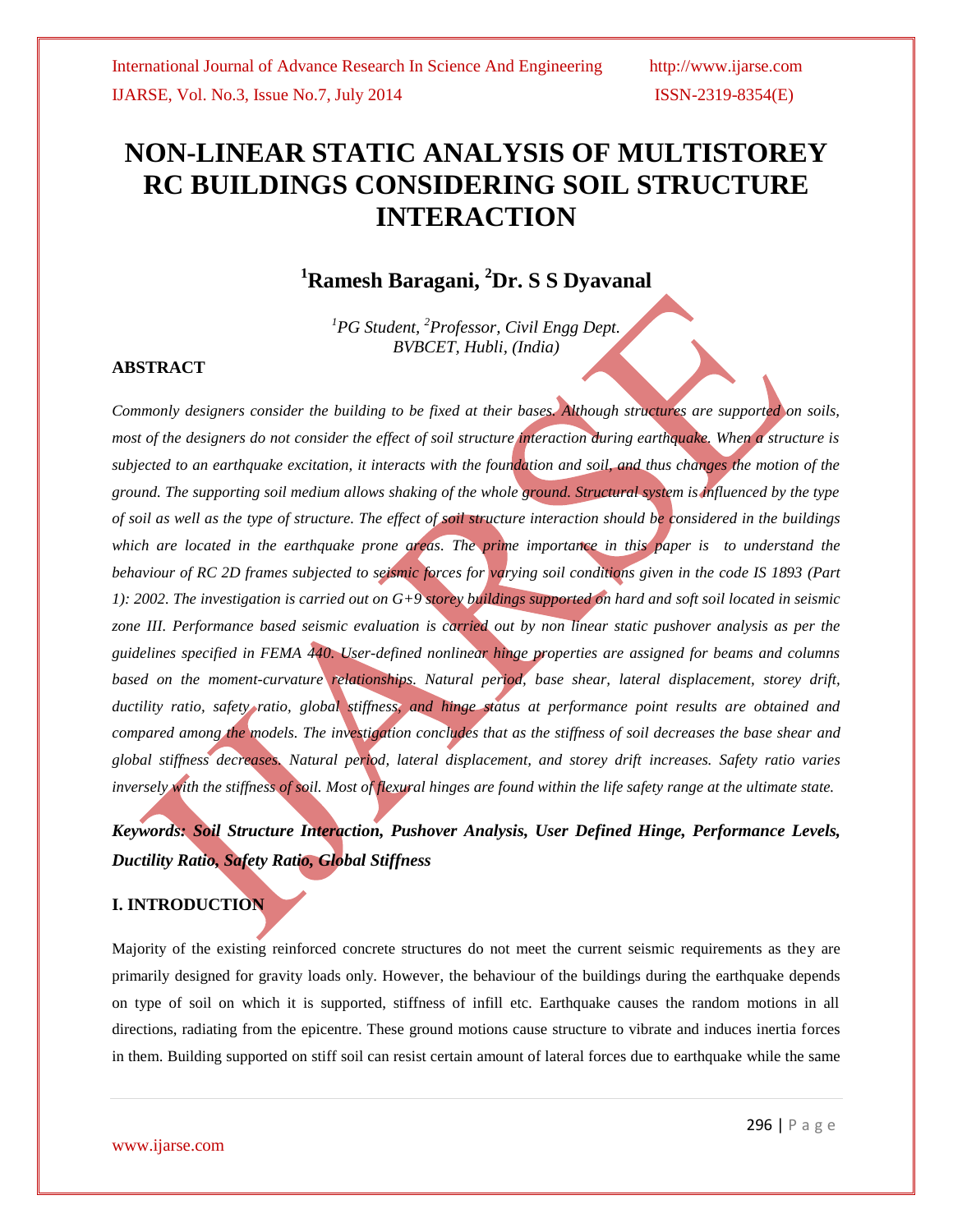building may not be able to resist the minor earthquake supported on soft soil. For the structure to perform better during the earthquakes, it must be analyzed and designed as per the Indian seismic code IS 1893 (Part 1): 2002 [1].

Several studies have been made on the effect of soil-structure interaction problems to obtain more realistic analysis. They have quantified the effect of interaction behaviour and established that there is redistribution of forces in the structure and soil mass. Hence, structures and their supporting soil should be considered as a single compatible unit. The interaction effects are found quite significant, particularly for the structures resting on highly compressible soils. The flexibility of soil mass causes the differential settlement and rotation of footings under the application of load. The relative stiffness of structure, foundation, and soil influence the interaction behaviour of structure-foundationsoil system.

## **II. DESCRIPTION OF STRUCTURES**

2D frames building models with G+9 storeyed are considered in the present paper. These consist of beam–column RC frame buildings, located in seismic zone III and intended for office use. The bottom storey height is 4.8 m and upper storeys height is taken as  $3.6$  m for all buildings  $[2]$ . The buildings are kept symmetric to avoid torsional response under pure lateral forces.

In the seismic weight calculations, only 25% of the live load is considered [1]. The building is modeled to represent all existing components that influence the mass, strength, stiffness, and deformability of the structure. Slabs loads are applied on the beam. Masonry brick are modeled by considering equivalent diagonal strut. The material properties and thickness of struts are same as that of masonry wall and the effective width of strut is calculated as proposed by Smith and Hendry [3], M (moment), PM (axial force and moment), V (Shear) and P (axial force) user defined hinge properties as per FEMA 356 [4] are assigned at rigid ends of beam, column, and strut elements respectively. The models considered for the study are building supported on (i) hard soil and has no walls in the first storey and unreinforced brick masonry wall in the upper storeys and building is modeled as bare frame. However the masses of walls are included. (ii) soft soil and has no walls in the first storey and unreinforced brick masonry wall in the upper storeys and building is modeled as bare frame. However the masses of walls are included. (iii) hard soil and has no walls in the first storey and unreinforced brick masonry wall in the upper storeys. However stiffness and mass of walls are included and building is modeled as soft storey. (iv) Soft soil and has no walls in the first storey and unreinforced brick masonry wall in the upper storeys. However stiffness and mass of walls are included and building is modeled as soft storey. The material and soil properties considered in the present paper are specified in Table 1 and 2 respectively. The plan and elevation of the buildings considered are shown in Fig 1 and 2.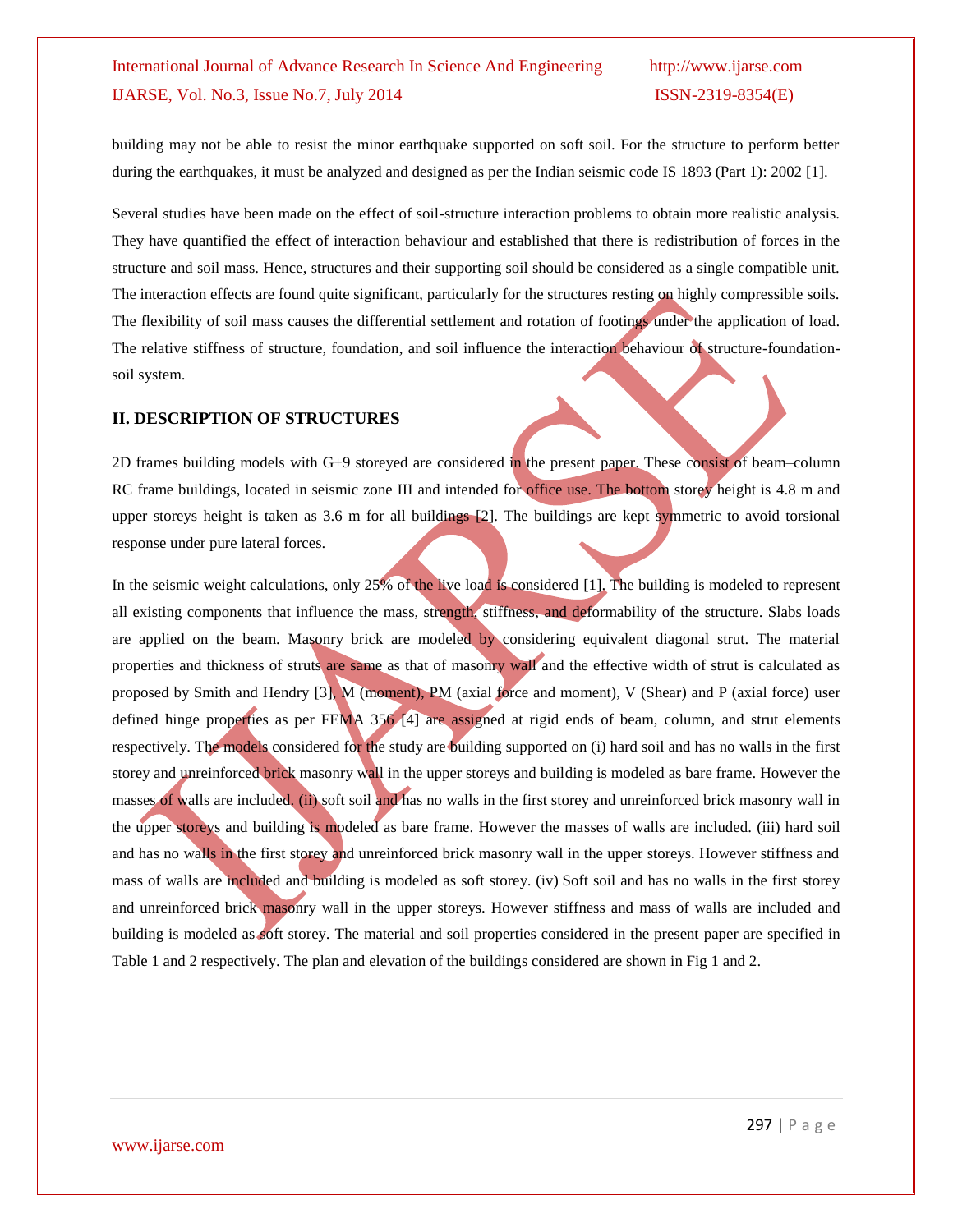

**Fig 2. Elevation of ten storeyed brick infill and bare frame buildings with spring supports**

# **Table 1. Material considered in the study [5]**

| <b>Material Properties</b>            | <b>Values</b> |
|---------------------------------------|---------------|
| Grade of concrete, $F_{ck}$           | $25$ Mpa      |
| Grade of steel, $F_v$                 | $415$ Mpa     |
| Modulus of Elasticity of brick wall   | 3285.9 Mpa    |
| Modulus of Elasticity of steel, $E_s$ | 20,0000 Mpa   |

# **Table 2. Soil properties [2]**

| <b>Type of soil</b> | S.B.C of soil<br>(kN/m <sup>2</sup> ) | Young's modulus<br>$(\bar{k}N/m^2)$ | Poisson's ratio | <b>Shear modulus</b><br>(kN/m <sup>2</sup> ) |
|---------------------|---------------------------------------|-------------------------------------|-----------------|----------------------------------------------|
| Soft                | 120                                   | 15000                               | 0.45            | 5172.41                                      |
| Hard                | 250                                   | 200000                              | 0.45            | 68965.51                                     |

www.ijarse.com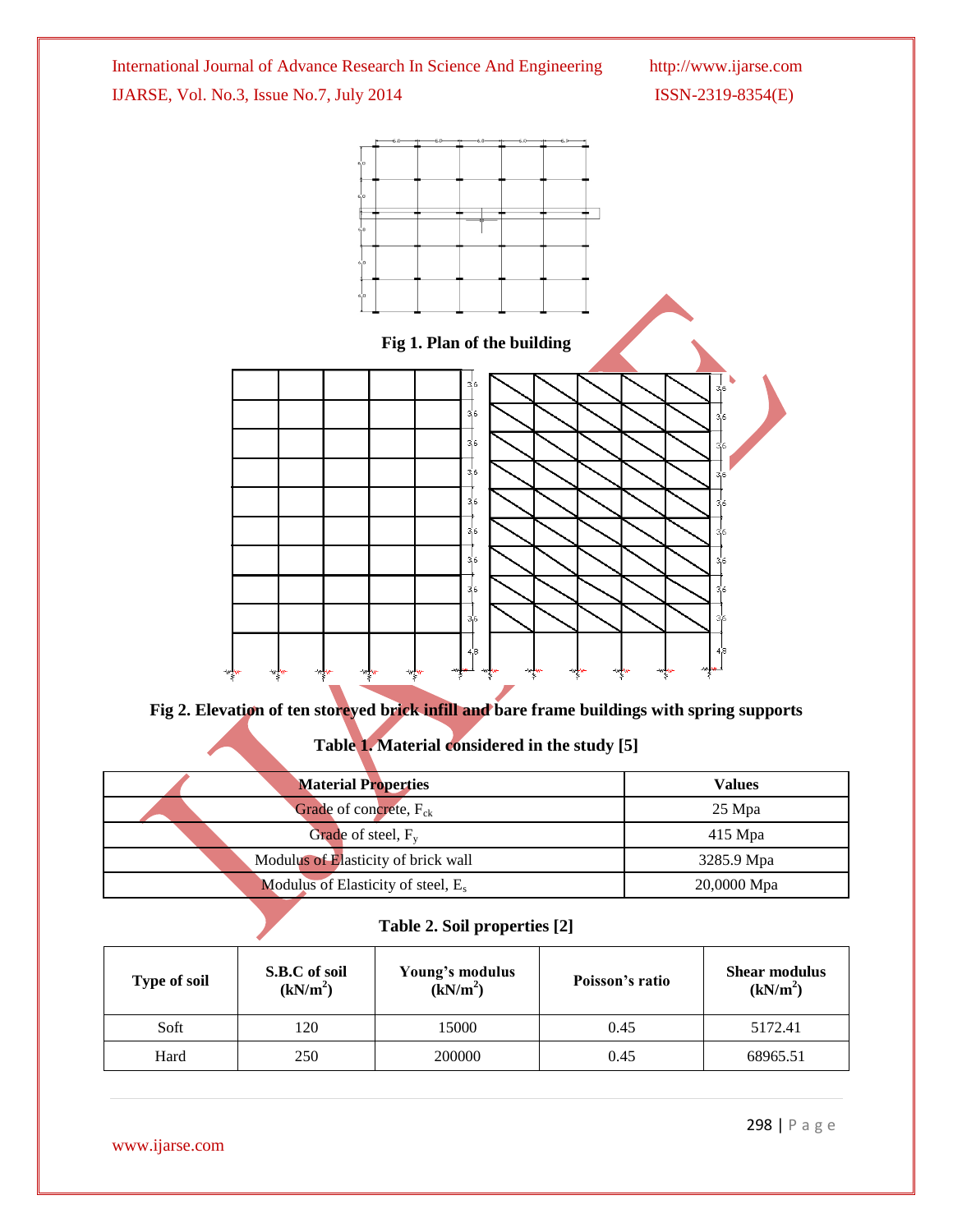### **III. METHODOLOGY**

The majority of the existing RC multistorey buildings in our country are still under threat, because buildings are not designed as per seismic codes, wrong construction practice and lack of knowledge for earthquake resistant design. It is very uneconomical to demolish and reconstruct them as per code provisions. It is a wiser to retrofit and strengthen them after evaluating their strength and performance. Therefore, it is necessary to use non linear analysis to evaluate the performance of existing buildings. Non linear static pushover analysis is carried out with user defined hinges.

#### **3.1 User Defined Hinges**

Moment-curvature relationships are predicted in order to define the user-defined plastic hinge properties. The moment curvature relationships are developed as per IS:  $456 - 2000[6]$ . The definition of user-defined hinge properties requires moment–curvature analysis of each element. For the problem defined, building deformation is assumed to take place only due to moment under the action of laterally applied earthquake loads. Thus user-defined M3 hinges were assigned at rigid ends where flexural yielding is assumed to occur. Moment-curvature relationships are developed for beams, columns in SAP2000 to represent the flexural characteristics of plastic hinges at the ends.

#### **3.2. Pushover Analysis**

Pushover analysis is a static non-linear procedure in which the magnitude of the lateral load is incrementally increased maintaining a predefined distribution pattern along the height of the building. With the increase in the magnitude of loads, weak links and failure modes of the building can be found. Pushover analysis can determine the behaviour of a building, including the ultimate load and the maximum inelastic deflection. At each step, the base shear and the roof displacement can be plotted to generate the pushover curve for the structure. Pushover analysis as per FEMA 440 [7] guide lines is adopted. The models are pushed in a monotonically increasing order in a particular direction till the collapse of the structure. 4% of height of building [8] as maximum displacement is taken at roof level and the same is defined in to several steps. The global response of structure at each displacement level is obtained in terms of the base shear, which is presented by pushover curve. The peak of this curve represents the maximum base shear i.e., maximum load carrying capacity of the structure. The initial stiffness of the structure is obtained from the tangent at pushover curve at the load level of 10% that of the ultimate load and the maximum roof displacement of the structure is taken that deflection beyond which the collapse of structure takes place [4].

## **IV. RESULTS AND DISCUSSIONS**

#### **4.1 Fundamental Natural Period**

#### **4.1.1 Effect Of Soil Structure Interaction**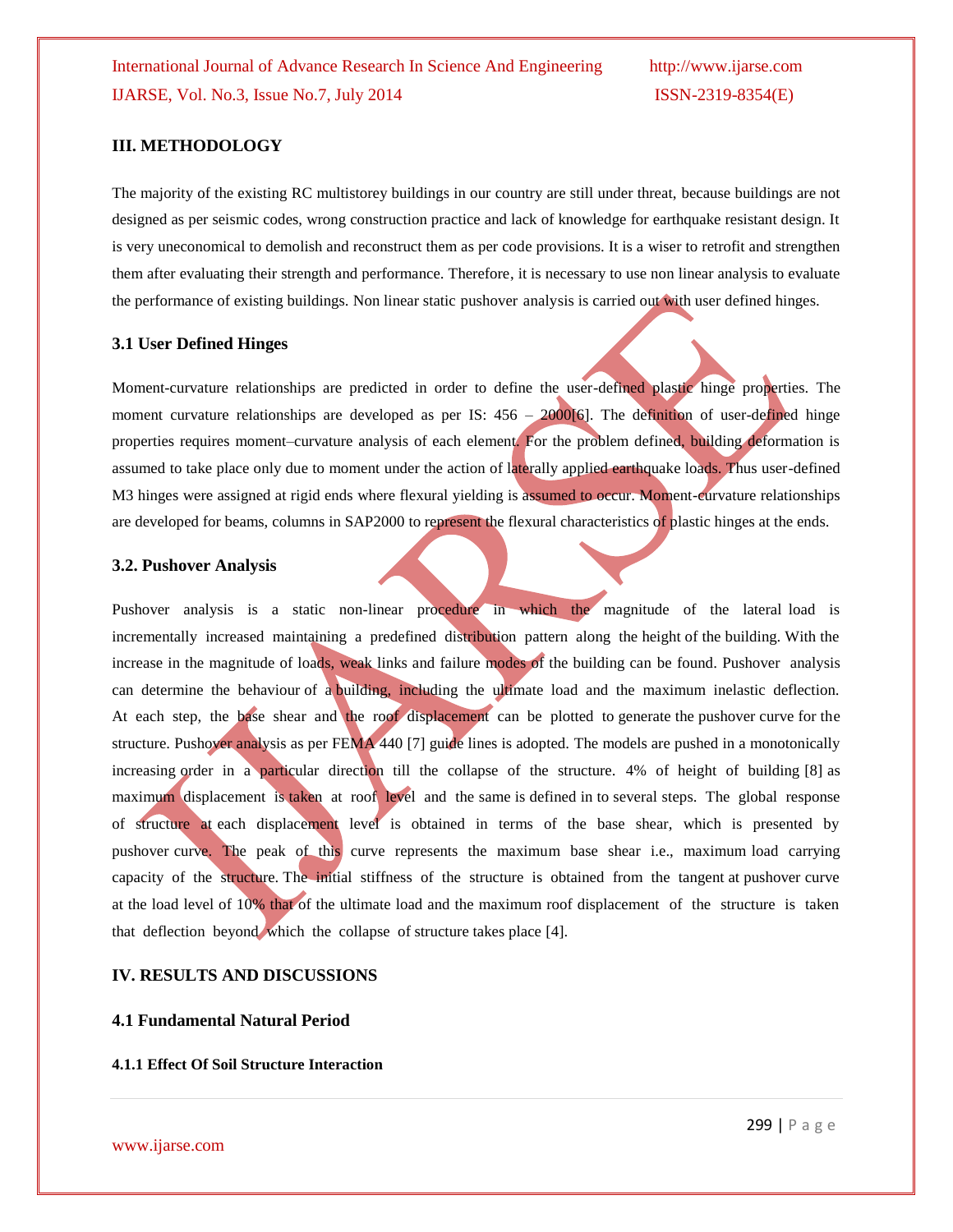The change in natural periods due to the effect of soil flexibility with respect to various parameters such as types of soil ranging from hard and soft are compared. The comparison is made between ten storey bare and soft storey building models supported on hard and soft soils. The natural periods obtained for various building models by IS: 1893 (Part 1) - 2002 [1] code and analytical (SAP2000) are specified in Table 3.

| <b>Type of soil</b> |       | <b>Bare frame</b> | <b>Soft Storey</b> |                   |  |  |  |
|---------------------|-------|-------------------|--------------------|-------------------|--|--|--|
|                     | Codal | <b>Analytical</b> | Codah              | <b>Analytical</b> |  |  |  |
| Hard                | 1.36  | າ າາ<br>4.4I      | ---                | 0.98              |  |  |  |
| Soft                | 1.36  | 2.61              | - 1. 1. 9          | 1.49              |  |  |  |

## **Table 3. Fundamental natural period for ten storeyed building models**

It is observed that the fundamental natural period for ten storey bare frame structure is longer by 15.32% as compared to codal values. Similarly an increment of 34.22% is found for the soft storey models. As the soil changes from hard to soft, natural periods are longer as a result of decrease in the stiffness of soil.

## **4.2. Base Shear**

In the response spectrum method the design base shear  $(V_b)$  is scaled to the base shear obtained from equivalent static method  $\overline{Vb}$  as per IS 1893 (Part 1): 2002 shown in Table 4 and 5. From the storey shear results it is observed that there is underestimation of storey shear in bare frame as compared to the soft storey. This is because of higher natural time period and stiffness of infill wall being considered in the soft storey building models.

# **Table 4. Base shear and scaling factor for soft storey building models**

| Type of soil | . ir<br>шим | $V_b$ in kN      | <b>Scale factor</b> |
|--------------|-------------|------------------|---------------------|
| Hard         | 563.61      | 280.79           | 2.007               |
| Soft         | 507.53      | 222.27<br>المدرس | 2.19                |

## **Table 5. Base shear and scaling factor for bare frame building models**

| <b>Type of soil</b> | in kN<br>v v | $Vb$ in kN | <b>Scale factor</b> |
|---------------------|--------------|------------|---------------------|
| Hard                | 359.78       | 245.51     | 1.47                |
| Soft                | 336.10       | 165.27     | 2.03                |

The base shear increases with increase in mass and stiffness of the soil. As the soil property changes from hard to soft the base shear decreases due to decrease in the stiffness of soil. For building models on hard soil with bare frame, there is decrement in the base shear values by 36.17%, and 33.78 % as compared to the brick infill frame building models on soft soil by equivalent static method. Similarly 12.67% and 28.85% increment in base shear for hard and soft soil are observed by response spectrum method. The scale factor is found in the range 1.47 to 2.19.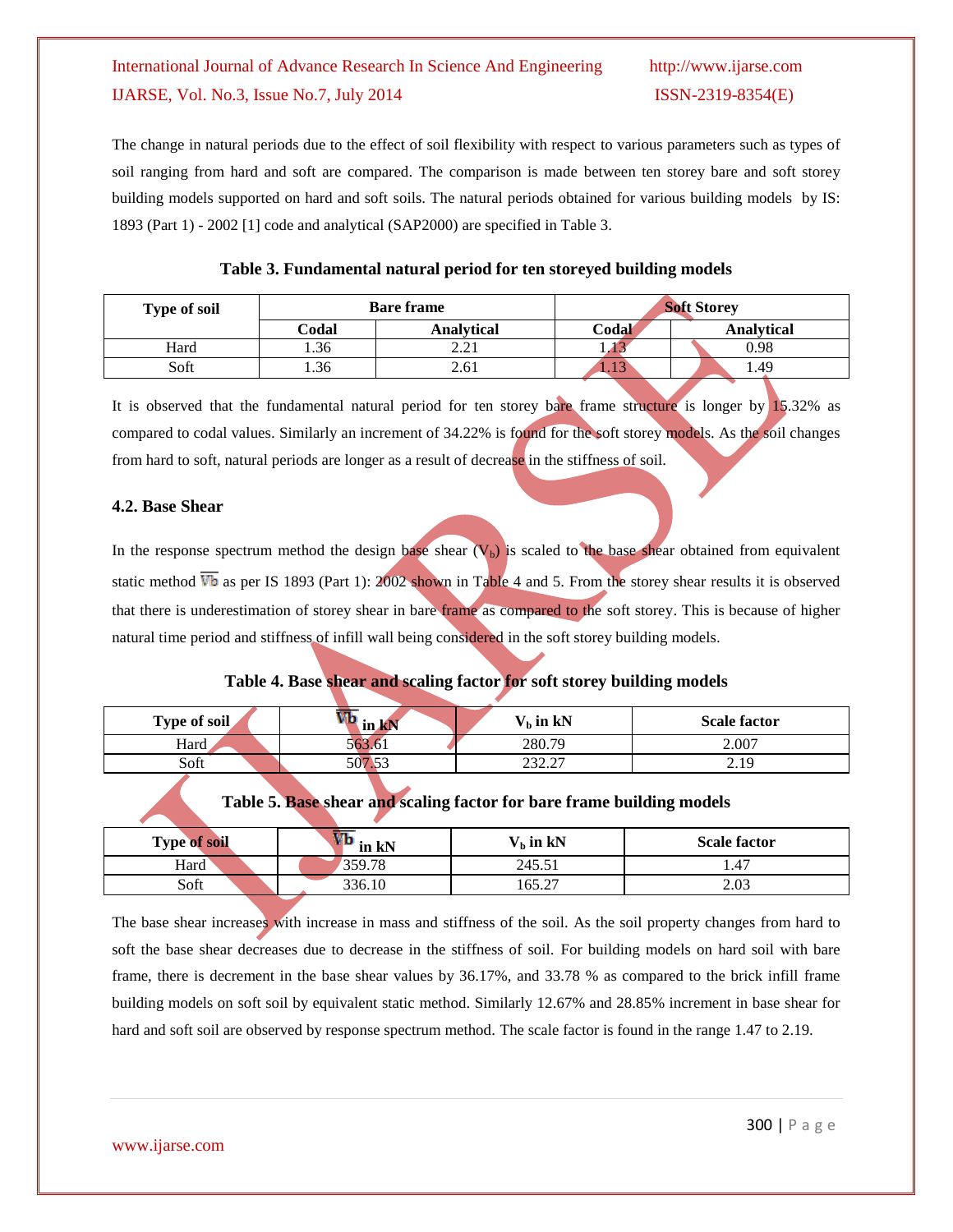## **4.3 Lateral Displacements**

#### **4.3.1 Effect of soil structure interaction**

The profile of lateral displacements along longitudinal direction for equivalent static and response spectrum method are shown in Fig 3.





The lateral displacement of a building is a function of the stiffness, thus lateral displacement of the building decreases with the increase in the lateral stiffness. Therefore, the displacement of the building models of soft storey on hard soil is lesser than the bare frame on soft soil. There is reduction in the lateral displacement by 21% and 25% for bare and soft storey building models on hard soil when compared to the models supported on soft soil by ESM respectively. Similarly 30.04% and 24.27% of decrement in lateral displacement are observed by the RSM.

## **4.4 Storey Drift**

The profiles of storey drift for buildings along longitudinal direction by equivalent static and response spectrum method are shown in Fig 4.

The storey drift of a building is a function of the stiffness. Therefore, storey drift of the building decreases with the increase in the lateral stiffness. Thus, the storey drift of the building models of bare and soft storey on hard soil is lesser than that of the building models on soft soil. For soft and bare frame building models on hard soil there is reduction in the storey drift by 37.5% and 25% when compared to the bare and soft storey models supported on soft soil by equivalent static method. Similarly 42.85% and 75% of decrement in storey drift are observed by the response spectrum method.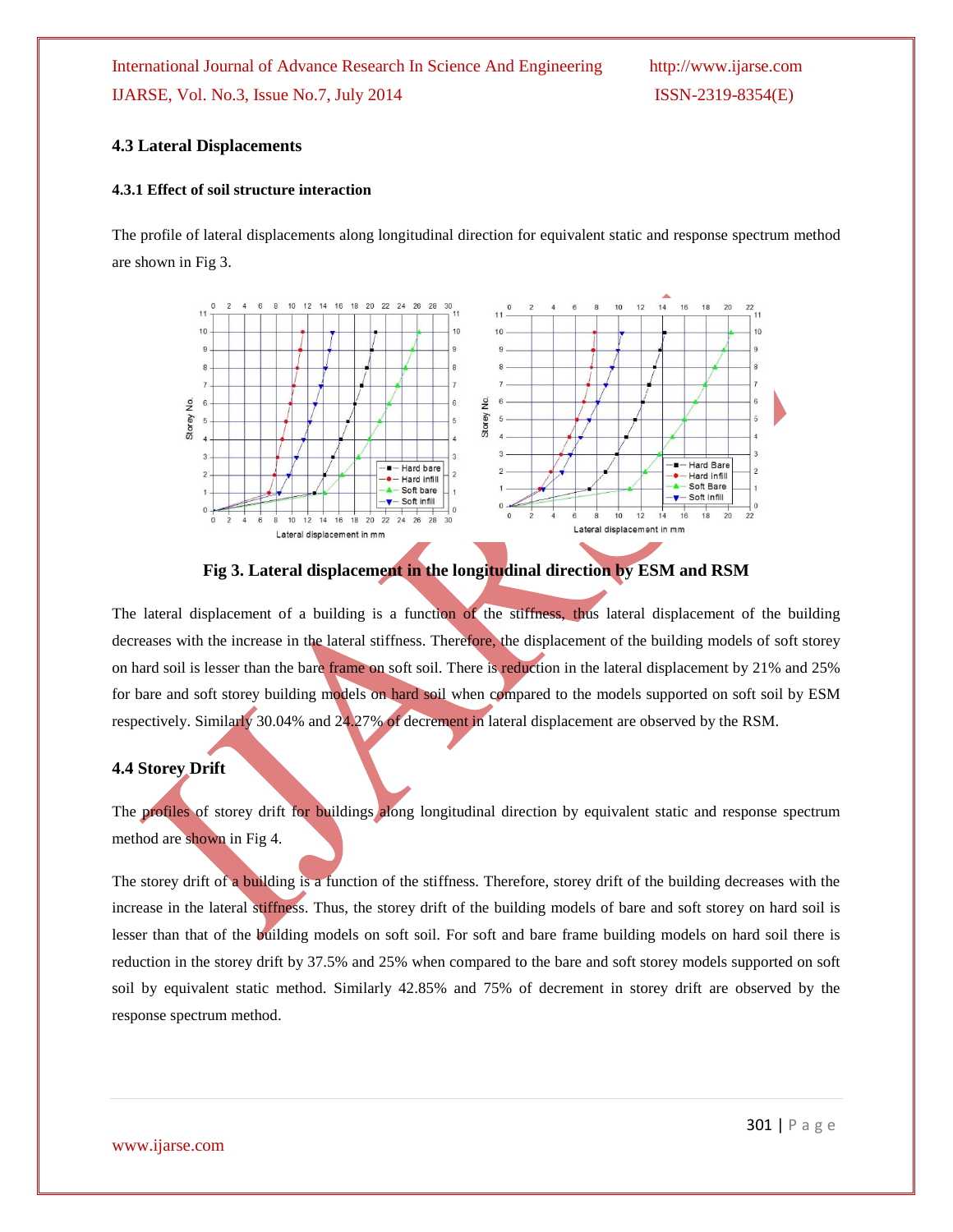

**Fig 4. Storey drifts in the longitudinal direction by ESM and RSM**

## **4.5 Performance Evaluation of Building Models**

Performance based seismic evaluation of building models are carried out by non linear static pushover analysis (i.e. Equivalent static pushover analysis and Response spectrum pushover analysis). User defined hinges are assigned for building models along the longitudinal direction.

#### **4.5.1 Performance point and location of hinges**

The base force, displacement, and the location of the hinges at the performance point, for various performance levels along longitudinal direction for all building models are presented in the Table 6 to 9. In most of the buildings, flexural plastic hinges are formed in the first storey because of open ground storey. The plastic hinges are formed in the beams and columns.

## **Table 6. Performance point and location of hinges for bare frame building along longitudinal direction by ESM**

| <b>Type</b>        | No of                     |                                        | Performance point | <b>Location of hinges</b> |                  |           |            |           |         |              |              |     |
|--------------------|---------------------------|----------------------------------------|-------------------|---------------------------|------------------|-----------|------------|-----------|---------|--------------|--------------|-----|
| of soil<br>stoteys | <b>Base shear</b><br>(kN) | <b>Displacement</b><br>$(\mathbf{mm})$ | $A-B$             | <b>B-</b><br>10           | <b>IO-</b><br>LS | LS-<br>CР | $CP-$<br>C | $C-$<br>D | D-<br>E | ><br>E       | <b>TOTAL</b> |     |
| Hard               | Yield                     | 993.23                                 | 83.11             | 274                       | 32               | 18        | 10         |           |         |              |              | 320 |
|                    | Ultimate                  | 1106.51                                | 93.96             | 244                       | 40               | 26        | 14         | 6         | 8       | $\circ$<br>O |              | 320 |
|                    | Yield                     | 550.54                                 | 89.69             | 286                       | 30               | h.        | ↑          |           |         |              |              | 320 |
| Soft               | <b>Jltimate</b>           | 704.67                                 | 106.48            | 258                       | 24               | 14        | 12         | 8         | 8       | 10           |              | 320 |

www.ijarse.com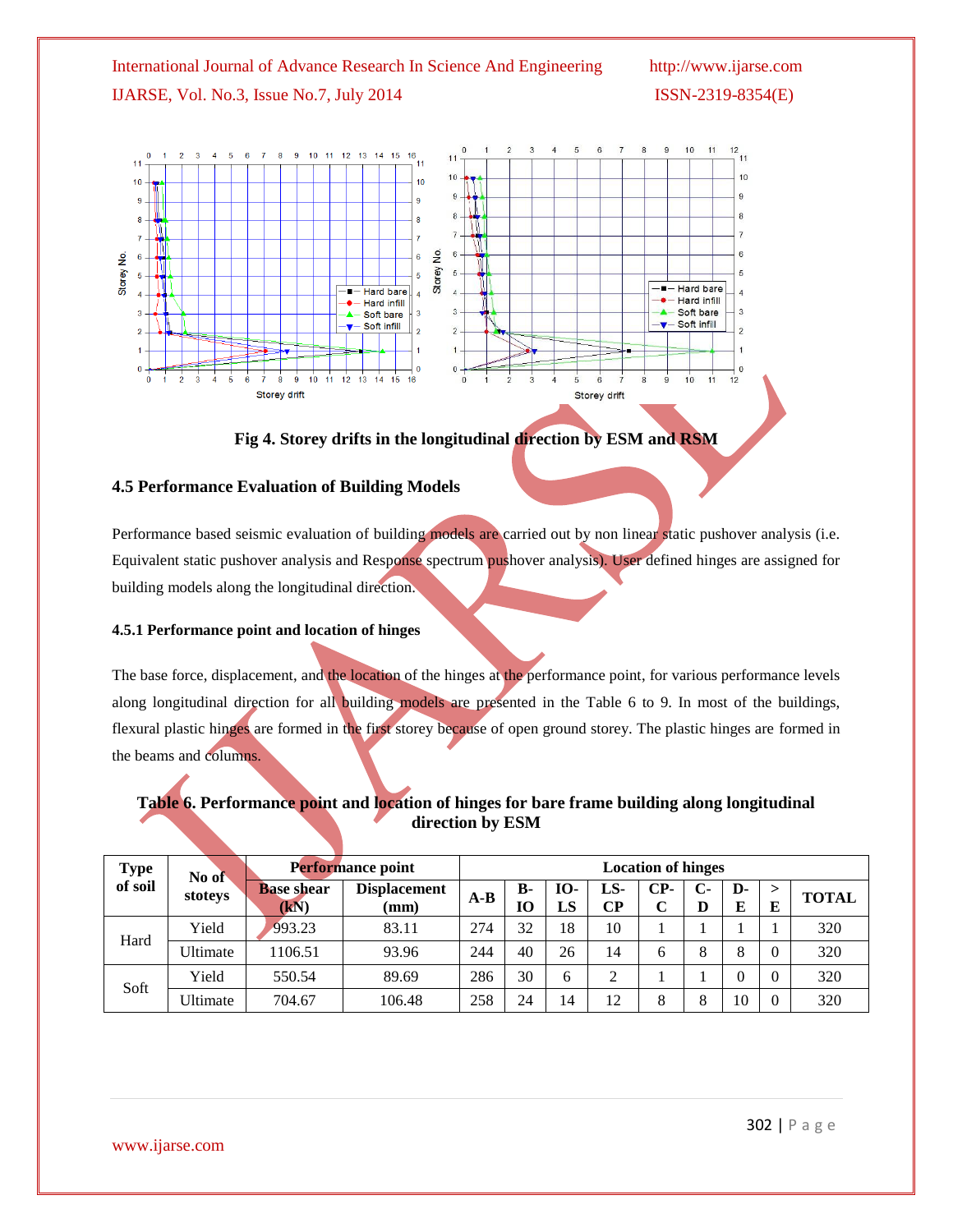# **Table 7. Performance point and location of hinges for soft storey building along longitudinal direction by ESM**

|                 |                  |                              | <b>Performance point</b>               |       | <b>Location of hinges</b> |                  |                |          |                             |                |              |              |  |
|-----------------|------------------|------------------------------|----------------------------------------|-------|---------------------------|------------------|----------------|----------|-----------------------------|----------------|--------------|--------------|--|
| Type<br>of soil | No of<br>stoteys | <b>Base</b><br>shear<br>(kN) | <b>Displacement</b><br>$(\mathbf{mm})$ | $A-B$ | $B -$<br>10               | <b>IO-</b><br>LS | LS<br>$\bf CP$ | CP-<br>C | $\mathbf{C}$<br>D           | D-<br>E        | ><br>E       | <b>TOTAL</b> |  |
| Hard            | Yield            | 1849.27                      | 122.03                                 | 374   | 24                        | 8                | ◠              |          |                             | $\overline{0}$ | $\theta$     | 410          |  |
|                 | Ultimate         | 2030.38                      | 131.44                                 | 352   | 20                        | 14               | 8              | 4        | $\mathcal{S}_{\mathcal{S}}$ | 4              | $\theta$     | 410          |  |
| Soft            | Yield            | 1240.79                      | 126.88                                 | 381   | 18                        | 4                | ◠<br>∠         | ◠        |                             | ◠<br>∠         | $\theta$     | 410          |  |
|                 | Ultimate         | 1690.31                      | 137.36                                 | 366   | 14                        | 10               |                | 6        | 8                           |                | $\mathbf{0}$ | 410          |  |

## **Table 8. Performance point and location of hinges for bare frame building along longitudinal direction by RSM**

| <b>Type</b> | No of    | <b>Performance point</b>  |                             |       | <b>Location of hinges</b> |           |                               |     |  |    |   |                  |
|-------------|----------|---------------------------|-----------------------------|-------|---------------------------|-----------|-------------------------------|-----|--|----|---|------------------|
| of soil     | stoteys  | <b>Base shear</b><br>(kN) | <b>Displacement</b><br>(mm) | $A-B$ | B-<br>10                  | IO-<br>LS | LS-<br>$\mathbb{C}\mathbf{P}$ | CP- |  | D- | E | <b>TOTA</b><br>≖ |
| Hard        | Yield    | 1023.48                   | 81.61                       | 276   | 26                        | 14        | ◠                             |     |  |    | 0 | 320              |
|             | Ultimate | 1141.76                   | 90.95                       | 264   | 21                        | 12        | 10                            |     |  |    | 0 | 320              |
| Soft        | Yield    | 581.29                    | 88.19                       | 286   | 22                        | 6         | ◠                             |     |  |    | 0 | 320              |
|             | Ultimate | 740.42                    | 100.39                      | 271   |                           | 12        | 10                            |     |  |    | 0 | 320              |

## **Table 9. Performance point and location of hinges for soft storey frame building along longitudinal direction by RSM**

| Type<br>of soil | No of            |                           | <b>Performance point</b>               |                | <b>Location of hinges</b> |          |           |            |                   |         |                |              |
|-----------------|------------------|---------------------------|----------------------------------------|----------------|---------------------------|----------|-----------|------------|-------------------|---------|----------------|--------------|
|                 | stoteys          | <b>Base shear</b><br>(kN) | <b>Displacement</b><br>$(\mathbf{mm})$ | A-<br>$\bf{B}$ | $\mathbf{B}$<br>10        | Ю-<br>LS | LS-<br>CР | CР<br>$-C$ | $\mathbf{C}$<br>D | D-<br>E | E              | <b>TOTAL</b> |
| Hard            | Yield            | 1879.423                  | 120.38                                 | 380            | 24                        | ◠        |           | ↑          |                   | 0       |                | 410          |
|                 | Ultimate         | 2065.532                  | 128.18                                 | 366            | 8                         | 10       | 10        | 4          | 6                 | 6       | $\theta$       | 410          |
| Soft            | Yield            | 1271.249                  | 125.23                                 | 390            | 8                         |          | 6         |            |                   |         |                | 410          |
|                 | <i>I</i> ltimate | 725.769                   | 134.11                                 | 380            | 8                         |          | 0         | 8          | 4                 | 8       | $\overline{0}$ | 410          |

It is seen in Tables 6 to 9 that there is an increment in base force at the ultimate state for both bare and soft storey frames. The percentage increase in base shear for the bare and soft storey building models on hard soil is found 45.50% and 58.31% when compared to the building models on soft soil by equivalent static pushover analysis method. Similarly there is increment of 44.72% and 57.09% for the hard and soft soil by response spectrum pushover analysis method.

It is further observed that, The hinges are formed within the life safety range at the ultimate state is 93.125% and 91.875% for bare frame building models on hard and soft soil respectively. 96.08% and 95.13% for infill frame building models on hard and soft soils by equivalent static pushover analysis method. Similarly 95.89% and 95%, for bare frame and 96.1% and 95.13% for infill frames by response spectrum pushover analysis method. The hinges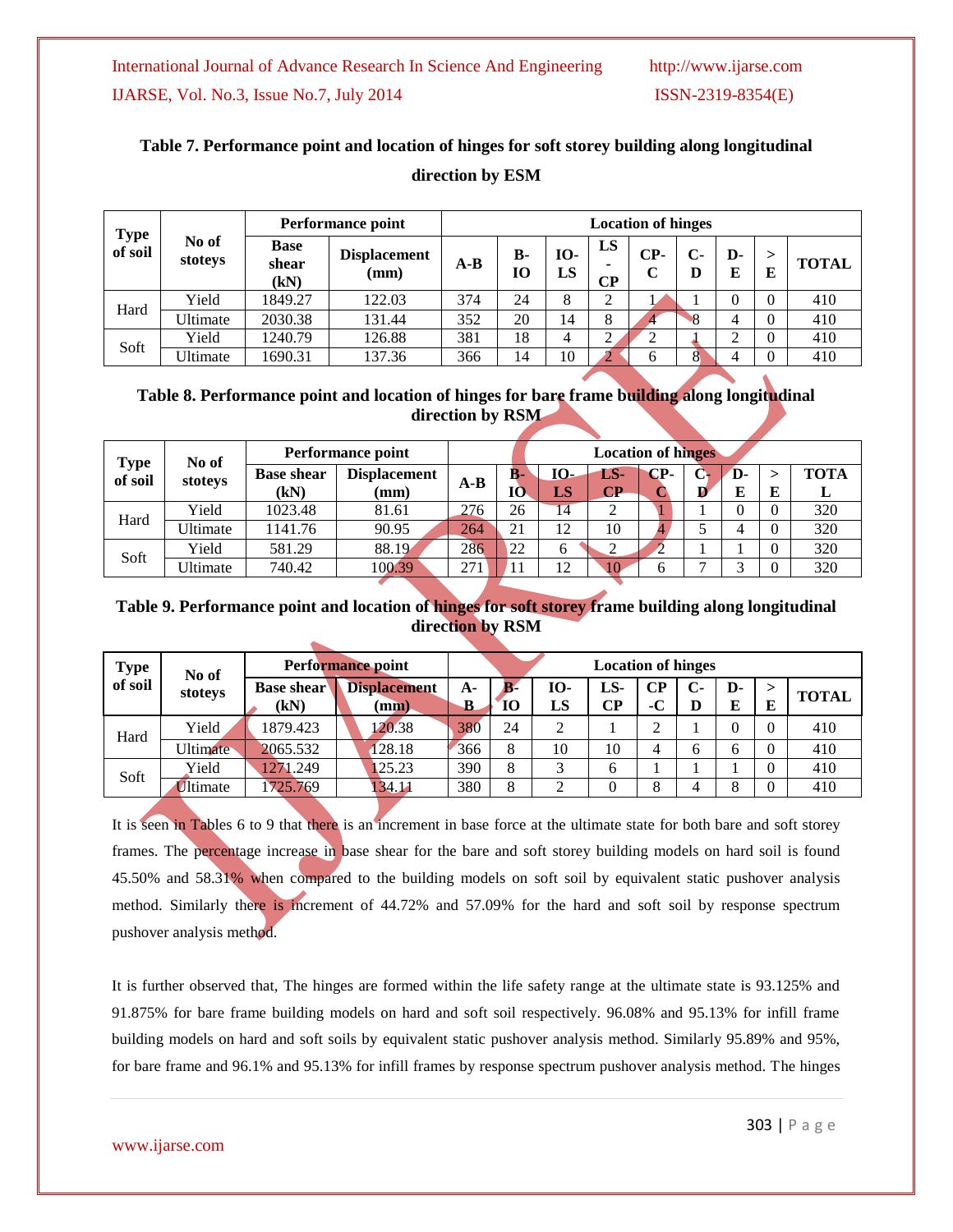are formed beyond the CP range at the ultimate state is 6.875% and 8.125% for bare frame building models on hard and soft soil respectively. 3.92% and 4.87% for infill frame building models on hard and soft soils by equivalent static pushover analysis method. Similarly 4.11% and 5%, for bare frame and 3.9% and 4.87% for infill frames by response spectrum pushover analysis method.

From the above discussions it can be concluded that as the soil property changes from hard to soft, the yield and ultimate base shear decreases, this is due to the reduction in the stiffness of soil. The performances of the bare frame and soft storey building supported on hard and soft soil are within the life safety at the ultimate state for both equivalent and response spectrum pushover method. Few collapse hinges are formed in bottom storey columns of soft storey models and the may be same are retrofitted to enhance the performance of buildings.

## **4.6 Ductility Ratio (DR)**

The ability of the structure or its component, or the material used to offer resistance in the inelastic domain of response is described by the term ductility. This is important for an earthquake resisting system because if the structure is incapable of behaving in ductile fashion then it should be designed for higher seismic forces. The ductility ratio (DR) values are given in Table 10 and 11

Ductility factor  $\mu$  is the ratio of total imposed displacement  $\Delta$  at any instant to that at the onset of yields  $\Delta_{v}$  i.e.  $\mu$  =  $\Delta/\Delta$ <sub>y</sub> > 1 [9].

|                     |        | <b>Bare frame</b> |      | <b>Soft storey</b> |        |      |  |  |
|---------------------|--------|-------------------|------|--------------------|--------|------|--|--|
| <b>Type of soil</b> | $\sim$ | TV<br>. .         | DR   | CY                 | IY     | DR   |  |  |
| Hard                | 93.96  | 83.11             | 1.13 | 131.44             | 122.03 | 1.08 |  |  |
| Soft                | 106.48 | 89.69             | 1.19 | 37.36              | 126.88 | 0.08 |  |  |

# **Table 10. Ductility ratio by equivalent static pushover**

## **Table 11. Ductility ratio by response spectrum pushover**

|                     |                        | <b>Bare frame</b> |      | <b>Soft storey</b> |        |      |  |  |
|---------------------|------------------------|-------------------|------|--------------------|--------|------|--|--|
| <b>Type of soil</b> | $\mathbf{C}\mathbf{Y}$ | IY                | DR   |                    |        | DR   |  |  |
| Hard                | 1141.76                | 336.10            | 3.40 | 2065.53            | 507.56 | 4.07 |  |  |
| Soft                | 1014.85                | 359.78            | 2.82 | 2106.11            | 563.61 | 3.74 |  |  |

For bare frame building models on hard soil as per response spectrum pushover analysis method there is increment in ductility ratio by 66.76% when compared with equivalent static pushover analysis. Similarly the increment of 57.80% is observed for bare frame building models on soft soil. The percentage variation for soft storey building models on hard soil by response spectrum pushover analysis is 73.46% more when compared to the soft storey models supported on hard soil by equivalent static method. Similarly the percentage increment for soft soil is found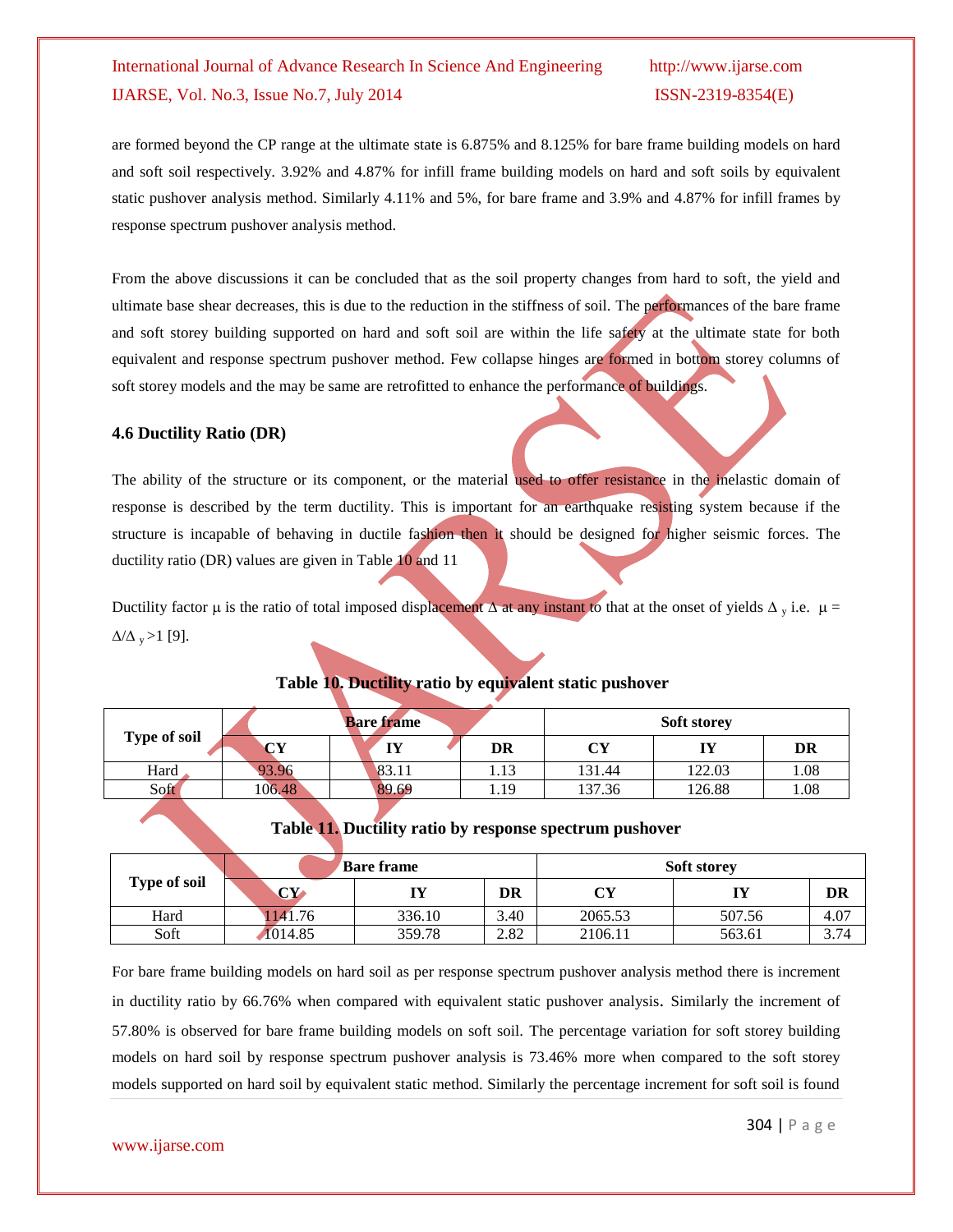to be 71.12%. It is concluded from the results that the buildings are more ductile as evaluated by RSM compared to ESM.

## **4.7 Safety Ratio (SR)**

The ratio of base shear force at performance point to the base shear by equivalent static method is called safety ratio. If the safety ratio is equal to one then the structure is safe, if it is less than one than the structure is unsafe and if ratio is more than one then the structure is safer [10]. The safety ratio values are given in Table 12 and 13

|                     |                   | <b>Bare frame</b> |           | <b>Brick Infill</b> |                   |      |
|---------------------|-------------------|-------------------|-----------|---------------------|-------------------|------|
| <b>Type of soil</b> | <b>Base Shear</b> | <b>Base Force</b> | <b>SR</b> | <b>Base Shear</b>   | <b>Base Force</b> | SR   |
| Hard                | 1106.51           | 336.10            | 3.29      | 2030.38             | 507.56            | 4.00 |
| Soft                | 740.42            | 359.78            | 2.06      | 1725.77             | 563.61            | 3.06 |

**Table 12. Safety ratio by equivalent static pushover analysis**

## **Table 13. Safety ratio by response spectrum pushover analysis**

| <b>Type of soil</b> |                   | <b>Bare frame</b> | <b>Brick Wall</b> |                   |                   |      |
|---------------------|-------------------|-------------------|-------------------|-------------------|-------------------|------|
|                     | <b>Base Shear</b> | <b>Base Force</b> | сĎ<br>OK.         | <b>Base Shear</b> | <b>Base Force</b> | SR   |
| Hard                | 1141.76           | 245.51            | 4.65              | 2065.53           | 232.28            | 8.89 |
| Soft                | 740.42            | 184.06            | 4.02              | 1725.77           | 280.79            | 6.15 |

It is observed for bare frame building models on hard soil as per response spectrum pushover analysis method that there is increase in safety ratio by 29.24% when compared with equivalent static pushover analysis. Similarly the increment of 48.75% is observed for bare frame building models on soft soil. The percentage increment soft storey building models on hard soil by response spectrum pushover analysis is 55.00% when compared to the soft storey models supported on hard soil by equivalent static method. Similarly the percentage increment for soft soil is found to be 50.24%.

The safety ratio is directly proportional to the stiffness of the building models. As the safety ratio values are greater than one, the building models are safer. The soft storey buildings are safer than the bare frame buildings.

# **4.8 Global Stiffness (GS)**

The ratio of base shear to the displacement at performance point is called as global stiffness [10]. In present study the stiffness parameter is studied in order to understand the behavior of the building in terms of strength due to applied earthquake load. The global stiffness values are shown in Table 14 and 15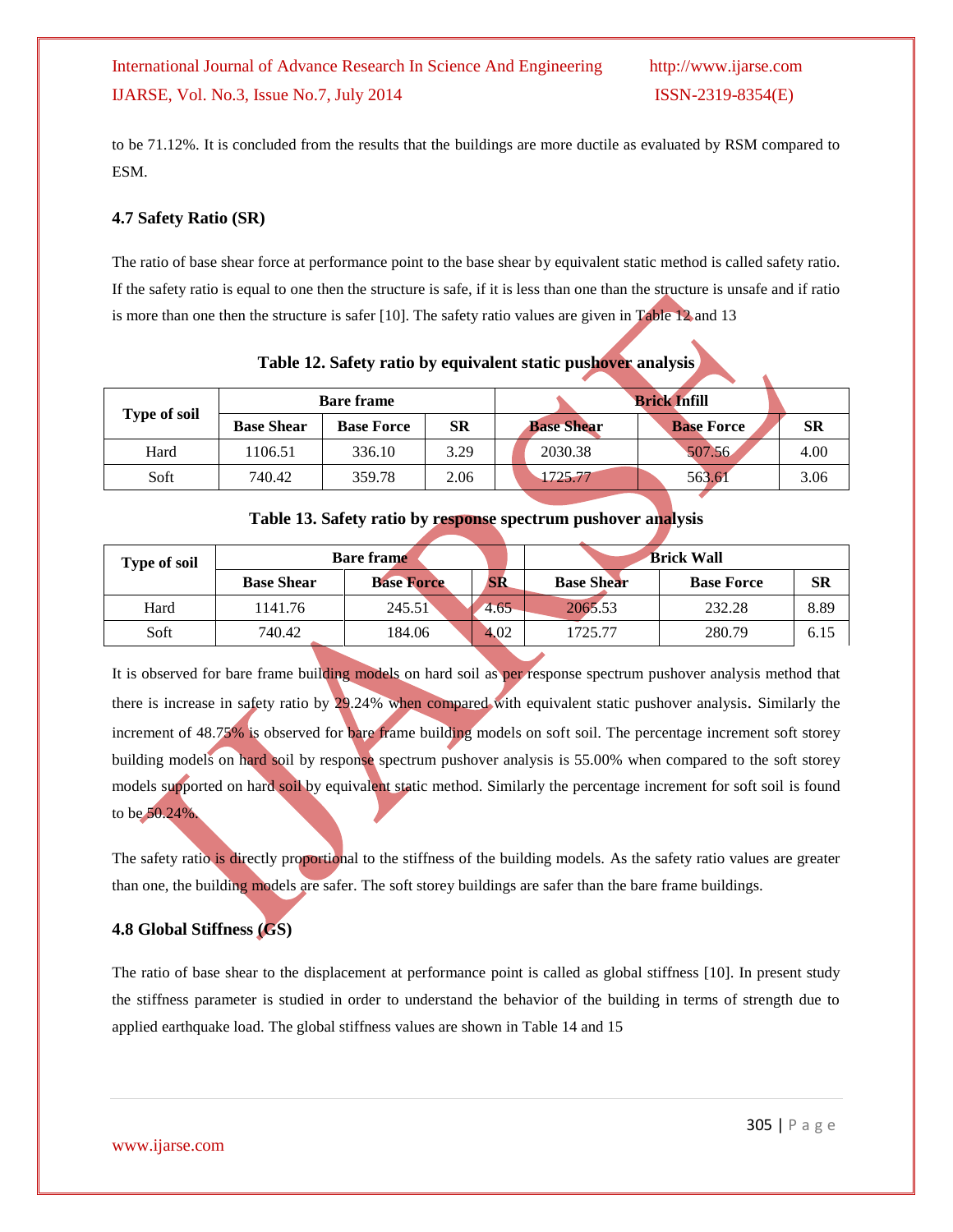| <b>Type of</b><br>soil | <b>Bare frame</b> |                           |           | <b>Brick Infill</b> |                    |       |
|------------------------|-------------------|---------------------------|-----------|---------------------|--------------------|-------|
|                        | <b>BF</b> at PF   | <b>Displacement at PF</b> | <b>GS</b> | <b>BF</b> at PF     | Displacement at PF | GS    |
| Hard                   | 106.51            | 93.96                     | 12.55     | 2030.38             | 131.44             | 16.22 |
| Soft                   | 704.67            | 100.39                    | 7.38      | 725.77              | 134.11             | 12.87 |

### **Table 14. Global stiffness by equivalent static pushover analysis**

### **Table 15. Global stiffness by response spectrum pushover analysis**

| Type of<br>soil | <b>Bare frame</b> |                           |      | <b>Soft storey</b> |                    |           |  |
|-----------------|-------------------|---------------------------|------|--------------------|--------------------|-----------|--|
|                 | <b>BF</b> at PF   | <b>Displacement at PF</b> | GS   | <b>BF</b> at PF    | Displacement at PF | <b>GS</b> |  |
| Hard            | 1141.76           | 90.95                     | 1.78 | 2065.53            | 28.18              | 15.26     |  |
| Soft            | 740.42            | 106.48                    | 6.62 | 1690.32            | 137.36             | 12.31     |  |

It is seen from Tables 14 and 15 for bare frame building models on hard soil as per response spectrum pushover analysis method that there is reduction in global stiffness by 6.13% when compared with equivalent static pushover analysis. Similarly, the decrement of 15.71% is observed for bare frame building models on soft soil. The increment for soft storey frame building models on hard soil by equivalent static method is found to be 5.92% when compared to the soft storey models supported on hard soil by response spectrum pushover analysis. Similarly, the percentage increase for soft soil is found to be 4.36%. The global stiffness decreases with stiffness of the soil. It can be concluded the buildings are stiffer on hard soil compared to buildings on soft soil.

# **V. CONCLUSIONS**

Based on the building and soil parameters considered in this paper the following conclusions are drawn,

- The fundamental natural period of the building vary inversely with stiffness of the soil. There is increase in fundamental natural period as the soil property changes from hard to soft.
- The soil property has influence on the base shear of the buildings as the soil property changes from hard to soft the base shear decreases due to decrease in the soil stiffness.
- The lateral displacement of the building increases as the soil property changes from hard to soft soil. The flexibility of soil directly affects the lateral displacement of the building.
- The storey drift is inversely proportional to the stiffness of soil, as the stiffness of soil increases the storey drift decreases, the storey drift values are found within the limit for all building models.
- Few collapse hinges were developed in the columns of ground storey and the same can be retrofitted.
- Flexural hinges are found within the life safety range at the ultimate state.
- Soft storey buildings are more stiffer and safer compared to bare frame models as per global stiffness and safety ratio results.